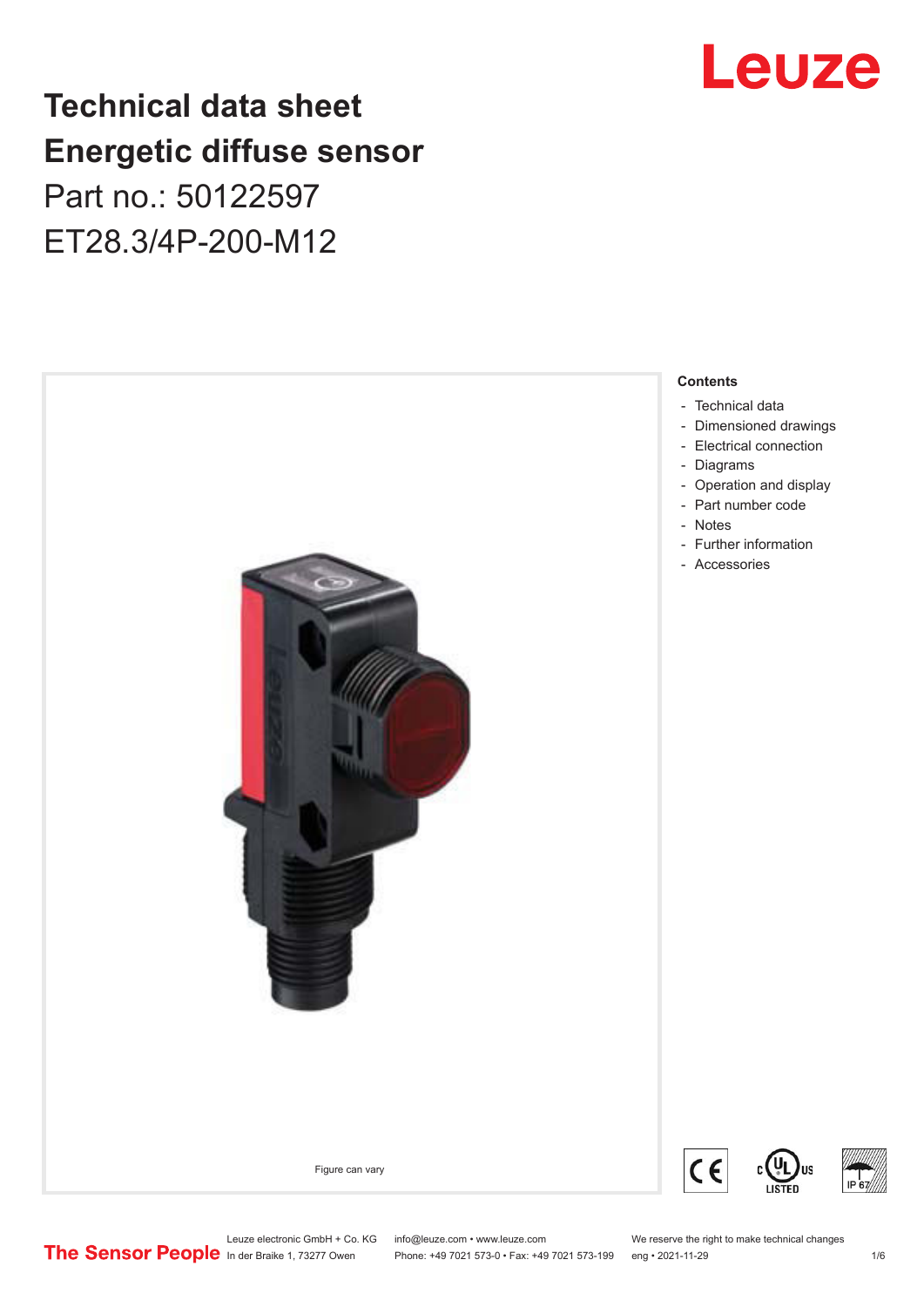### <span id="page-1-0"></span>**Technical data**

| Basic data                       |                                      |
|----------------------------------|--------------------------------------|
| <b>Series</b>                    | 28                                   |
| <b>Operating principle</b>       | Diffuse reflection principle         |
|                                  |                                      |
| <b>Optical data</b>              |                                      |
| <b>Operating range</b>           | Guaranteed operating range           |
| Operating range, white 90%       | $0.0010.65$ m                        |
| Operating range, gray 50%        | $0.0020.54$ m                        |
| Operating range, gray 18%        | $0.010.35$ m                         |
| Operating range, black 6%        | $0.0120.25$ m                        |
| <b>Operating range limit</b>     | Typical operating range              |
| Operating range limit, white 90% | $0.0010.85$ m                        |
| Operating range limit, gray 50%  | $0.0020.74$ m                        |
| Operating range limit, gray 18%  | $0.010.43$ m                         |
| Operating range limit, black 6%  | $0.0120.35$ m                        |
| Light source                     | LED, Red                             |
| Wavelength                       | 620 nm                               |
| <b>Transmitted-signal shape</b>  | Pulsed                               |
| <b>LED</b> group                 | Exempt group (in acc. with EN 62471) |
|                                  |                                      |

#### **Electrical data**

**Protective circuit** Polarity reversal protection

Short circuit protected

| Performance data              |                                     |
|-------------------------------|-------------------------------------|
| Supply voltage U <sub>n</sub> | 10  30 V, DC, Incl. residual ripple |
| Residual ripple               | 0  15 %, From $U_{p}$               |
| Open-circuit current          | $020$ mA                            |
|                               |                                     |

#### **Outputs**

| Number of digital switching outputs 2 Piece(s) |  |  |  |  |
|------------------------------------------------|--|--|--|--|
|------------------------------------------------|--|--|--|--|

**Switching outputs Voltage type** DC **Switching current, max.** 100 mA **Switching voltage** 

**Switching output 1**

high:  $\geq$ (U<sub>p</sub>-2.5V) low: ≤2.5V

**Assignment** Connection 1, pin 4 **Switching element** Transistor, PNP **Switching principle** Light switching

**Switching output 2 Assignment** Connection 1, pin 2 **Switching element** Transistor, PNP **Switching principle** Dark switching

#### **Timing**

| <b>Switching frequency</b> | 500 Hz          |
|----------------------------|-----------------|
| <b>Response time</b>       | 1 <sub>ms</sub> |
| <b>Readiness delay</b>     | 300 ms          |

**Connection 1 Signal OUT** Voltage supply **Type of connection** Cable with connector **Cable length** 200 mm **Sheathing material** PUR **Cable color** Black **Wire cross section** 0.2 mm<sup>2</sup> **Thread size** M12 **Type Male Material** Plastic **No. of pins** 4 -pin **Encoding** A-coded **Mechanical data Dimension (W x H x L)** 15 mm x 46.5 mm **Thread size** M18 **Length** 31.8 mm **Housing material Housing material Plastic Plastic housing** ABS **Lens cover material** Plastic **Net weight** 40 g **Housing color Black** Red **Operation and display Type of display** LED **Number of LEDs** 2 Piece(s) **Operational controls** Teach button **Environmental data Ambient temperature, operation** -40 ... 60 °C **Ambient temperature, storage**  $-40$  ... 70 °C **Certifications Degree of protection** IP 67 **Protection class** III **Certifications** c UL US **Standards applied** IEC 60947-5-2 **Classification Customs tariff number** 85365019 **eCl@ss 5.1.4** 27270903 **eCl@ss 8.0** 27270903 **eCl@ss 9.0** 27270903 **eCl@ss 10.0** 27270903 **eCl@ss 11.0** 27270903 **ETIM 5.0** EC001821 **ETIM 6.0** EC001821



**ETIM 7.0** EC001821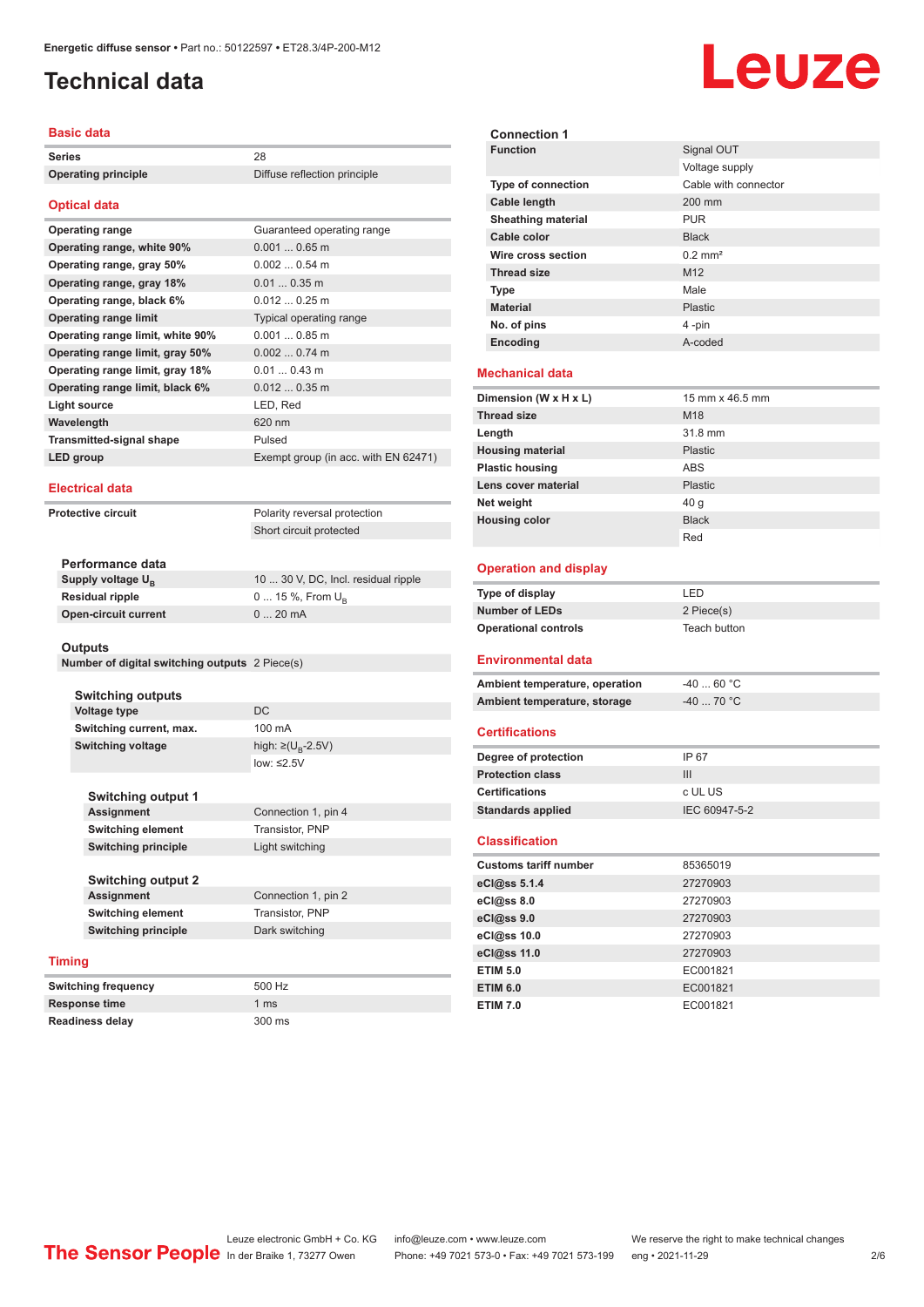#### <span id="page-2-0"></span>**Dimensioned drawings**

All dimensions in millimeters



37,3



- A Optical axis B Indicator diode
- C Teach button

## **Electrical connection**

 $C \rightarrow C$ 

#### **Connection 1**

| <b>Function</b>           | Signal OUT            |
|---------------------------|-----------------------|
|                           | Voltage supply        |
| Type of connection        | Cable with connector  |
| Cable length              | 200 mm                |
| <b>Sheathing material</b> | <b>PUR</b>            |
| Cable color               | <b>Black</b>          |
| Wire cross section        | $0.2$ mm <sup>2</sup> |
| <b>Thread size</b>        | M <sub>12</sub>       |
| <b>Type</b>               | Male                  |
| <b>Material</b>           | Plastic               |
| No. of pins               | $4 - pin$             |
| Encoding                  | A-coded               |

Ø 4

Leuze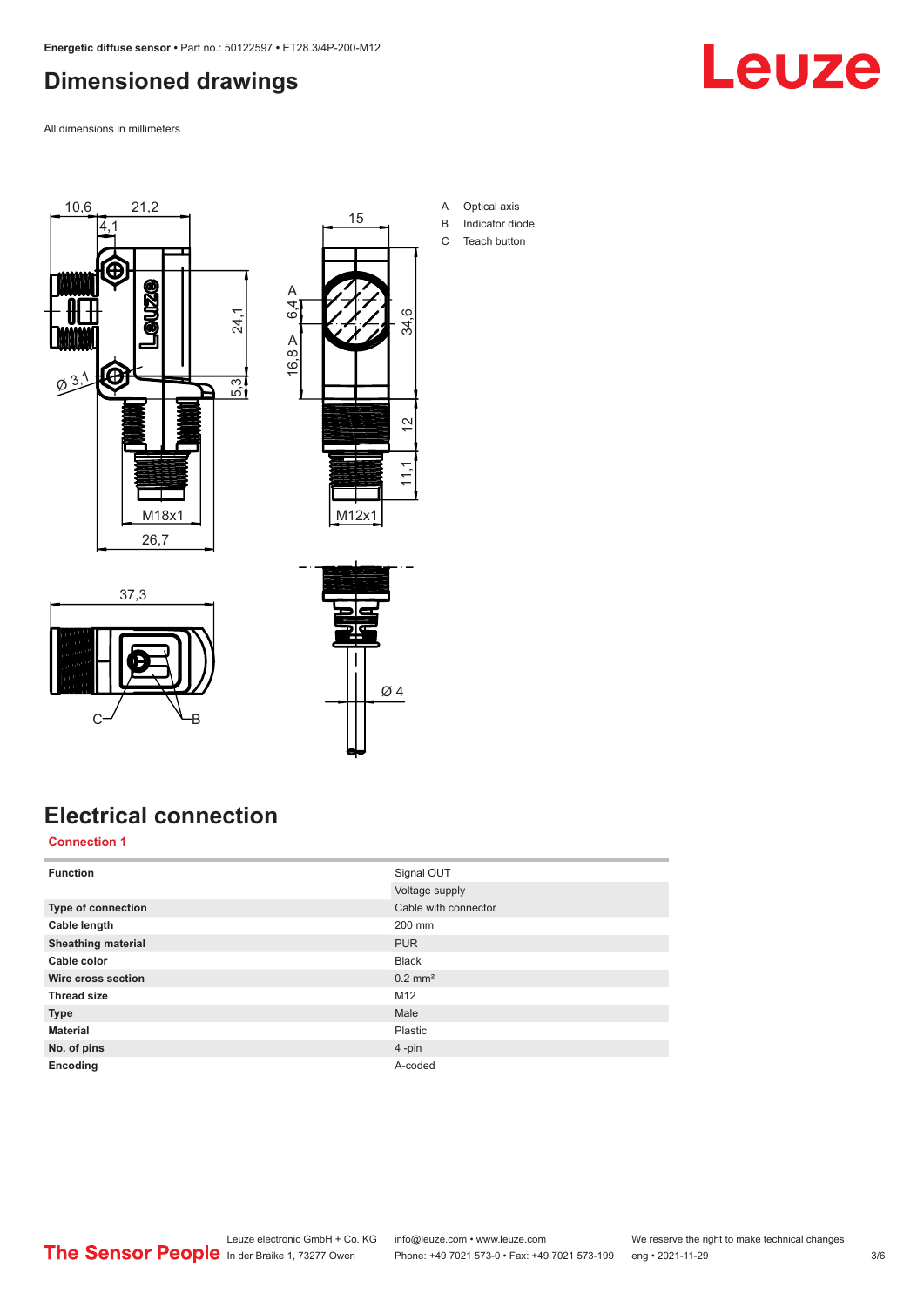### <span id="page-3-0"></span>**Electrical connection**

| V+<br>OUT <sub>2</sub><br>◠<br>ø<br>GND<br>-<br>OUT <sub>1</sub> | Pin | Pin assignment |  |
|------------------------------------------------------------------|-----|----------------|--|
|                                                                  |     |                |  |
|                                                                  |     |                |  |
|                                                                  |     |                |  |
|                                                                  |     |                |  |

#### **Diagrams**

Typ. black/white behavior



x

- x Range [mm]
- y Reduction of range [mm]
- A White 90%
- B Gray 50%
- C Gray 18%
- D Black 6%

### **Operation and display**

| <b>LED</b> | <b>Display</b>           | <b>Meaning</b>        |
|------------|--------------------------|-----------------------|
|            | Green, continuous light  | Operational readiness |
|            | Yellow, continuous light | Object detected       |

#### **Part number code**

Part designation: **AAA28d.E/ ff-hh**

| AAA28 | Operating principle / construction<br>LS28: throughbeam photoelectric sensor transmitter<br>LE28: throughbeam photoelectric sensor receiver<br>ET28: energetic diffuse reflection sensor<br>FT28: diffuse reflection sensor with fading<br>PRK28: retro-reflective photoelectric sensor with polarization filter |
|-------|------------------------------------------------------------------------------------------------------------------------------------------------------------------------------------------------------------------------------------------------------------------------------------------------------------------|
|       | Light type<br>n/a: red light<br>I: infrared light                                                                                                                                                                                                                                                                |
|       | Equipment<br>3: teach-in via button                                                                                                                                                                                                                                                                              |





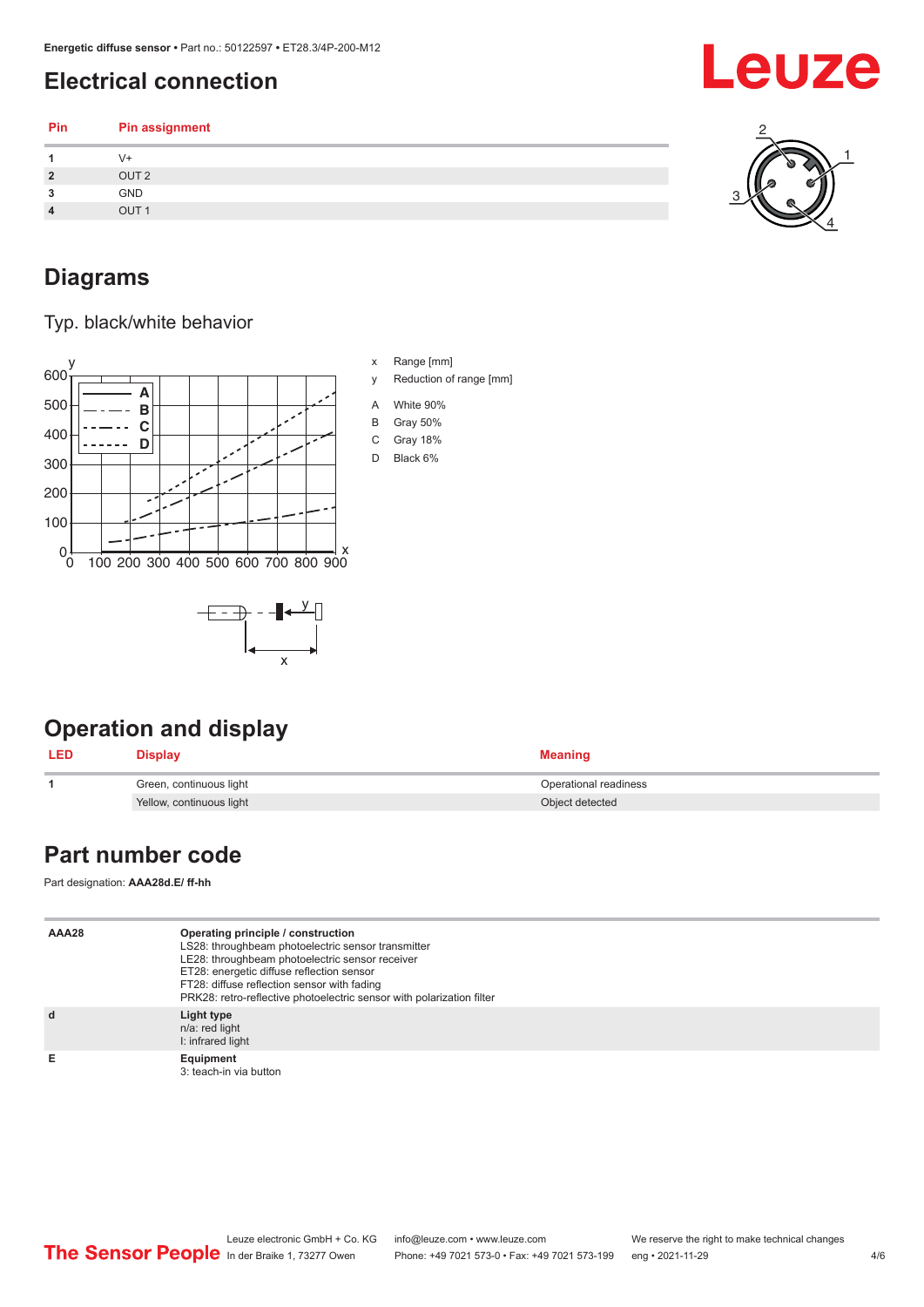#### <span id="page-4-0"></span>**Part number code**

| ff          | Switching output / function / $OUT1OUT2$ (OUT1 = pin 4, OUT2 = pin 2)<br>2: NPN transistor output, light switching<br>N: NPN transistor output, dark switching<br>4: PNP transistor output, light switching<br>P: PNP transistor output, dark switching<br>D: Deactivation input (deactivation with low signal)<br>9: deactivation input (deactivation with high signal)<br>X: pin not used |
|-------------|---------------------------------------------------------------------------------------------------------------------------------------------------------------------------------------------------------------------------------------------------------------------------------------------------------------------------------------------------------------------------------------------|
| hh          | <b>Electrical connection</b><br>n/a: cable, standard length 2000 mm, 4-wire<br>200-M12: cable, length 200 mm with M12 connector, 4-pin, axial (plug)<br>200-M8: cable, length 200 mm with M8 connector, 4-pin, axial (plug)                                                                                                                                                                 |
| <b>Note</b> |                                                                                                                                                                                                                                                                                                                                                                                             |
|             | $\&$ A list with all available device types can be found on the Leuze website at www.leuze.com.                                                                                                                                                                                                                                                                                             |

#### **Notes**

| Observe intended use!                                                                                                                                                                                                         |
|-------------------------------------------------------------------------------------------------------------------------------------------------------------------------------------------------------------------------------|
| $\%$ This product is not a safety sensor and is not intended as personnel protection.<br>$\%$ The product may only be put into operation by competent persons.<br>♦ Only use the product in accordance with its intended use. |
|                                                                                                                                                                                                                               |

|  | <b>For UL applications:</b>                                                                                                                                                     |
|--|---------------------------------------------------------------------------------------------------------------------------------------------------------------------------------|
|  | $\%$ For UL applications, use is only permitted in Class 2 circuits in accordance with the NEC (National Electric Code).                                                        |
|  | These proximity switches shall be used with UL Listed Cable assemblies rated 30V, 0.5A min, in the field installation, or equivalent (categories: CYJV/<br>CYJV7 or PVVA/PVVA7) |

### **Further information**

- Sum of the output currents for both outputs, 50 mA for ambient temperatures > 40 °C
- With the set scanning range, a tolerance of the operating range is possible depending on the reflection properties of the material surface.

#### **Accessories**

### Connection technology - Connection cables

|   | Part no. | <b>Designation</b>     | <b>Article</b>   | <b>Description</b>                                                                                                                                         |
|---|----------|------------------------|------------------|------------------------------------------------------------------------------------------------------------------------------------------------------------|
| Ê | 50130652 | KD U-M12-4A-V1-<br>050 | Connection cable | Connection 1: Connector, M12, Axial, Female, A-coded, 4-pin<br>Connection 2: Open end<br>Shielded: No<br>Cable length: 5,000 mm<br>Sheathing material: PVC |

Leuze